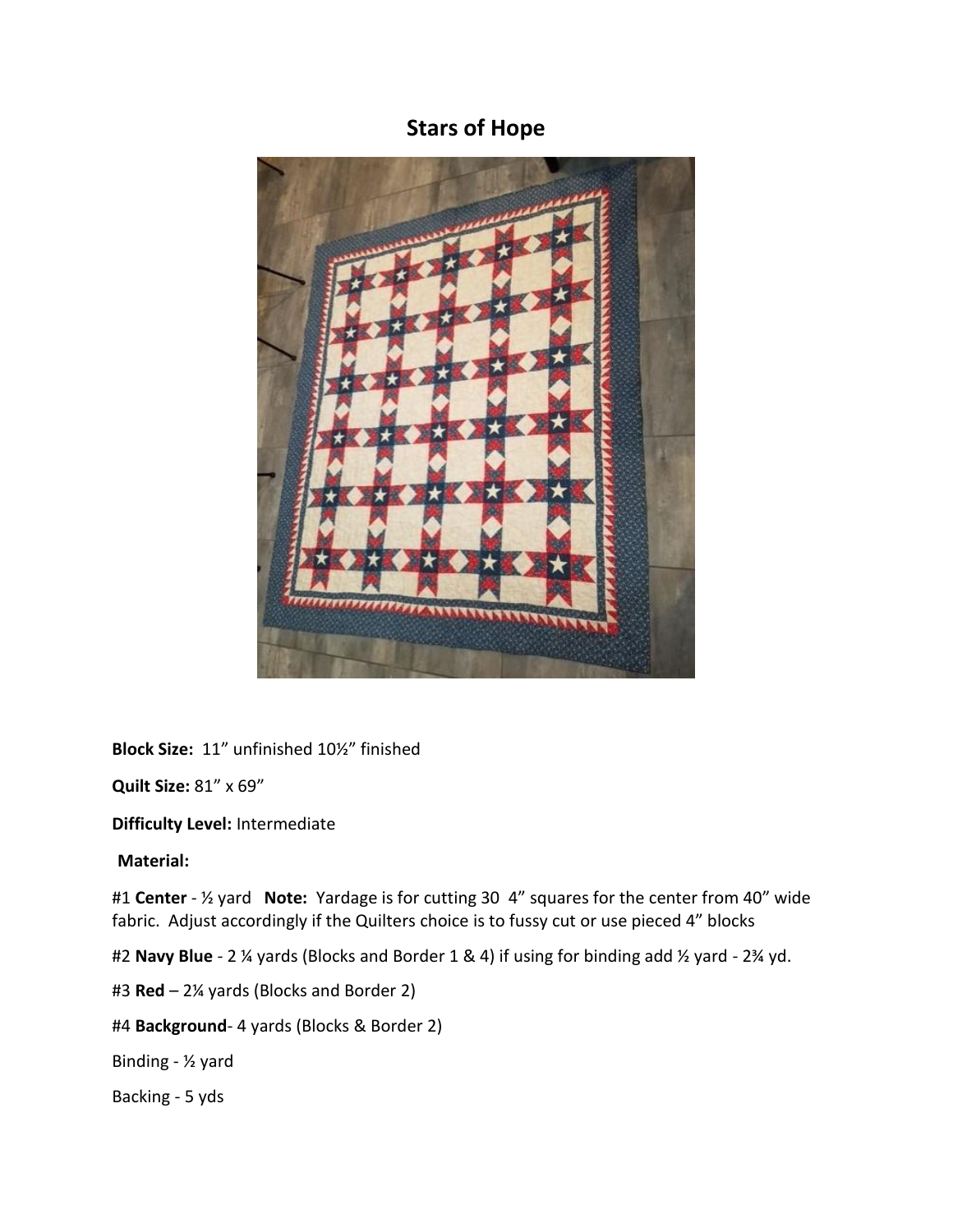# **Cutting Instructions**

For the purposes of this pattern Width of Fabric (WOF) is assumed to be 40"

### **Fabric #1 Center**

Cut 3 strips 4" x WOF

• Subcut into 4" squares yielding 30 squares

### **Fabric #2 Navy Blue**

Cut 23 strips 2 ½" x WOF for Blocks

- Subcut 15 strips subcut into 240 2½" squares
- Subcut remaining 8 strips subcut into 60 2  $\frac{1}{2}$   $\frac{1}{2}$   $\frac{1}{2}$   $\frac{1}{2}$   $\frac{1}{2}$  rectangles

Cut 8 strips 1 ½" x WOF for Border1

Cut 8 4 ½" strips x WOF for Border 3

Cut 7 strips 2 ¼" x WOF for binding

### **Fabric #3 Red**

Cut 23 strips 2 ½" x WOF

- Subcut 15 strips subcut into 240 2½" squares
- Subcut remaining 8 strips subcut into 60 2  $\frac{1}{2}$ " x 4  $\frac{1}{2}$ " rectangles

Cut 3 strips 4 ¾" x WOF for Border 2

• Subcut into 23 4 ¾" squares

#### **Fabric #4 Background**

Cut 15 strips 2 ½" x WOF

• Subcut into 120 2  $\frac{1}{2}$ " x 4  $\frac{1}{2}$ " rectangles

Cut 10 strips 4" x WOF

• Subcut into 120 4" squares

## Cut 3 strips 4 ¾" x WOF for Border 2

• Subcut into 23 4 ¾" squares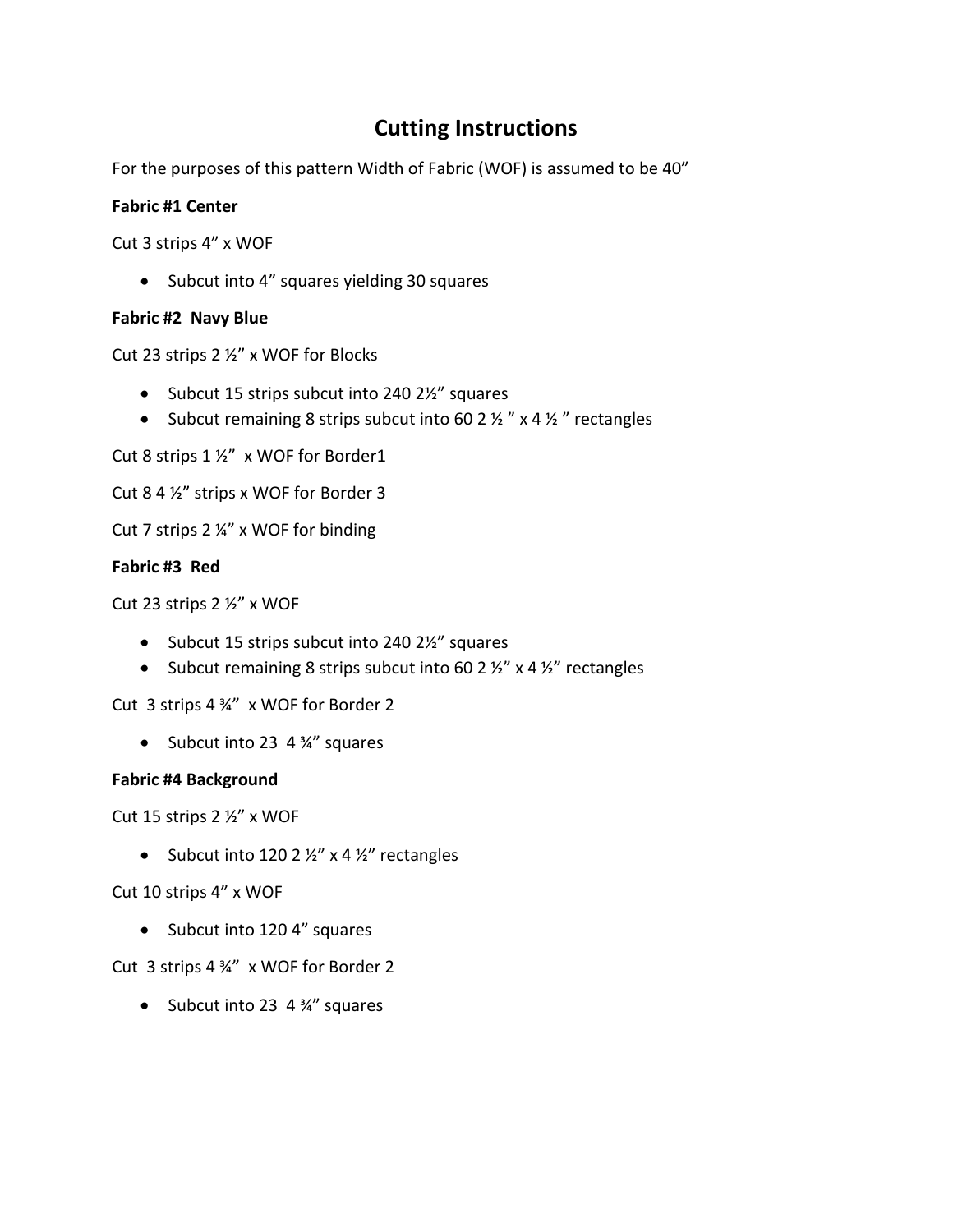## **General Instructions:**

### **Using Half Square Triangles in Borders:**

When adding borders be sure to check your measurements and adapt accordingly. Use the same measurement for opposite sides. I usually take two or three measurements (top, bottom and middle) and average them to make sure my quilt turns out square.

Usually this works out well but with a pieced border as with border #2 accuracy is important so be careful with your piecing on both the quilt and the border itself.

**Flying Geese:** Requires one rectangle and 2 squares of a different fabric both the same size

- Mark a diagonal line on the back of each square (figure 1)
- Place a square on the right side of the rectangle right sides together as shown (figure 2)
- Sew on the line
- Cut ¼" above the sew line
- Press open resulting in a rectangle with half the flying geese completed
- Place a square on the left side of the rectangle right sides together as shown (figure 3)
- Sew on the line
- Cut ¼" above the sew line
- Press open resulting in a finished flying geese unit (figure 4)
- Note seams will overlap about ¼" at the top
- Trim to size



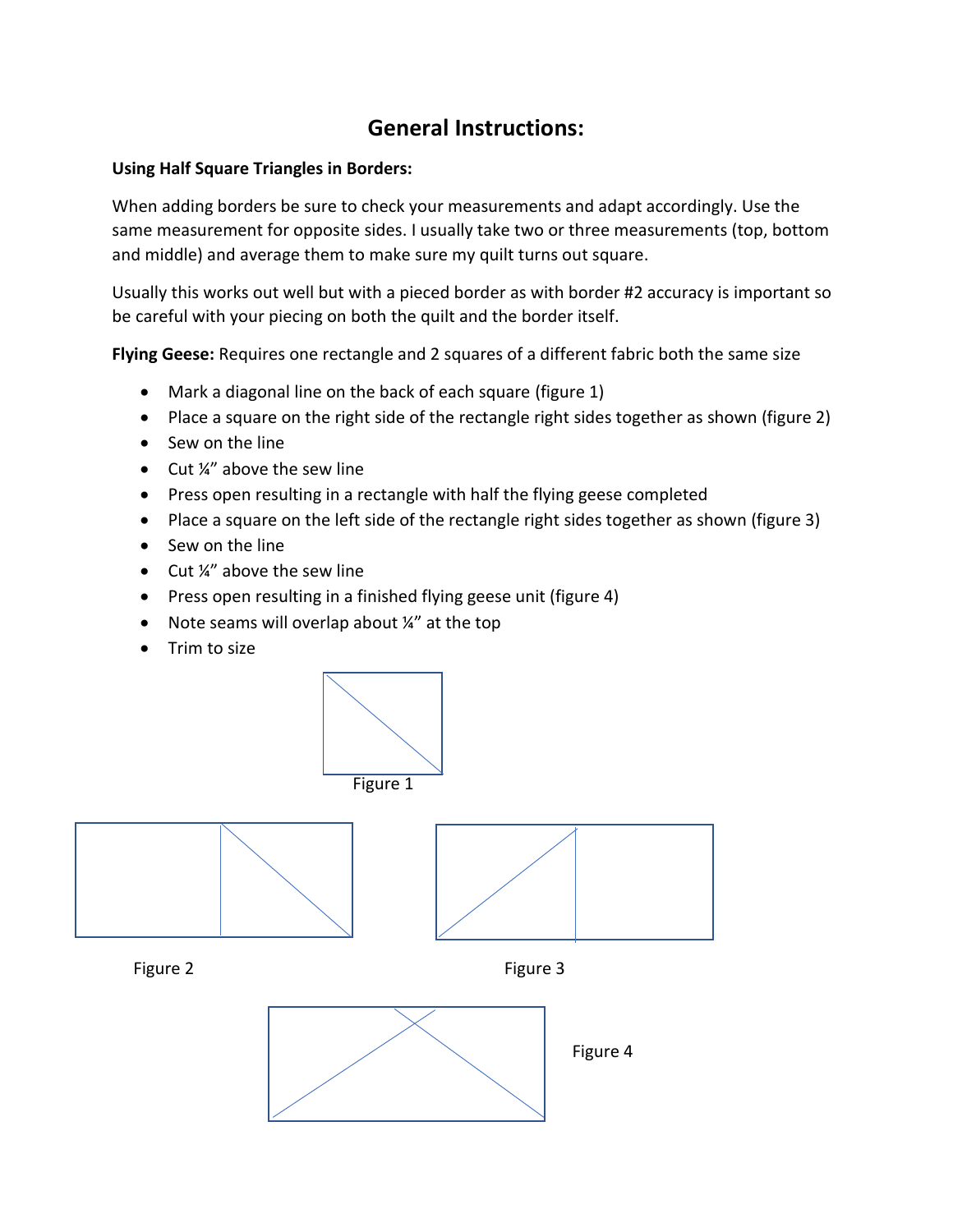**Half Square Triangles:** Makes two at a time. Requires two different squares of fabrics of the same size. Formula is size of the square + 7/8". Mark the wrong side of one fabric with a diagonal line.

- Place two fabrics right side together
- Sew  $\frac{1}{4}$ " from each side of the solid line
- Cut on the solid line
- Press to the darker side
- Trim to size



## **Making 8 at a time Half Square Triangles:**

- Cut a square of two different fabrics to the desired size
- Formula is: desired size  $x$  2 +1  $\frac{3}{4}$  ex:  $\frac{1}{2}$   $x$  2 = 3"+1 $\frac{3}{4}$  = 4 $\frac{3}{4}$ " square to start
- On one of the two fabrics make a solid line on each of the two diagonals Figure 5
- Layer the two fabrics right sides together
- Sew 1/4 from each side of the diagonal line
- Cut along each solid line
- Press open
- Trim to desired size

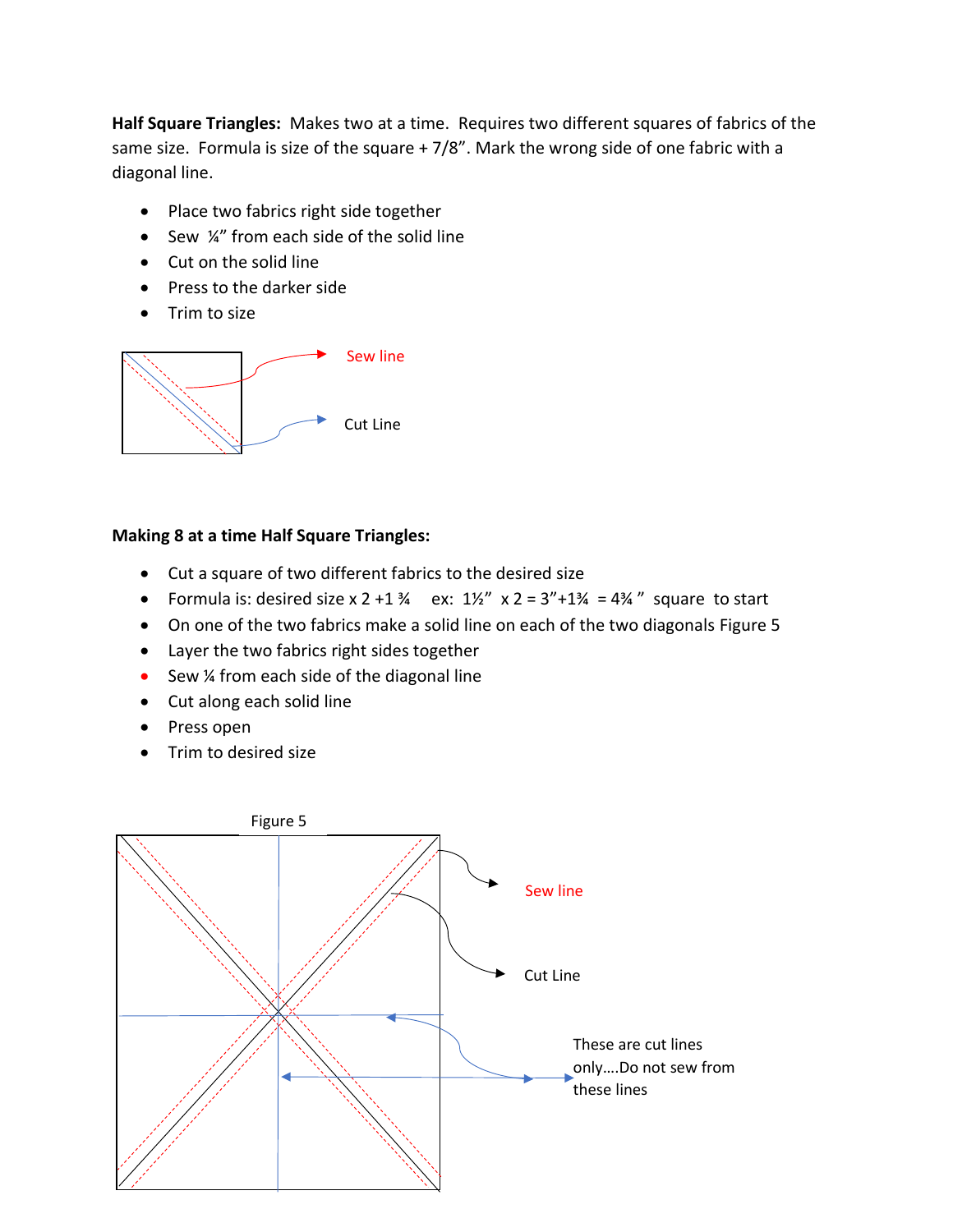# **Block Assembly**

### **Flying geese units:**

- **1. You will need to create 4 sets of flying geese units. Following the instructions for flying Geese make 60 of each Set**
- **Set 1:** Red rectangle and 2 blue squares Total of 60 red 2.5" x 4.5" Rectangles & 120 blue 2.5" x 2.5" squares
- **Set 2:** Blue Rectangle and 2 red squares Total of 60 blue 2.5" x 4.5" Rectangles &120 red 2.5" x 2.5" squares
- **Set 3:** Background rectangle and 2 blue squares Total of 60 Background 2.5" x 4.5" Rectangles & 120 blue 2.5" x 2.5" squares
- **Set 4:** Background rectangle and 2 red squares Total of 60 background 2.5" x 4.5" Rectangles & 120 blue 2.5" x 2.5" squares

Trim all Flying Geese units to 2¼" x 4"



- **2. Combining 2 flying geese units to make a 4" square**
- Combine one unit from set 1 with one unit from set 3 to form a 4" square
- Make sure the unit looks like figure 6
- Repeat with remaining 59 units creating 60 4" squares
- Call this **unit A**
- Combine one unit from set 2 with one unit from set 4 to form a 4" square
- Make sure the unit looks like figure 7
- Repeat with remaining 59 units creating 60 4" squares
- Call this **unit B**





Figure  $6 -$ unit A Figure  $7 -$ unit B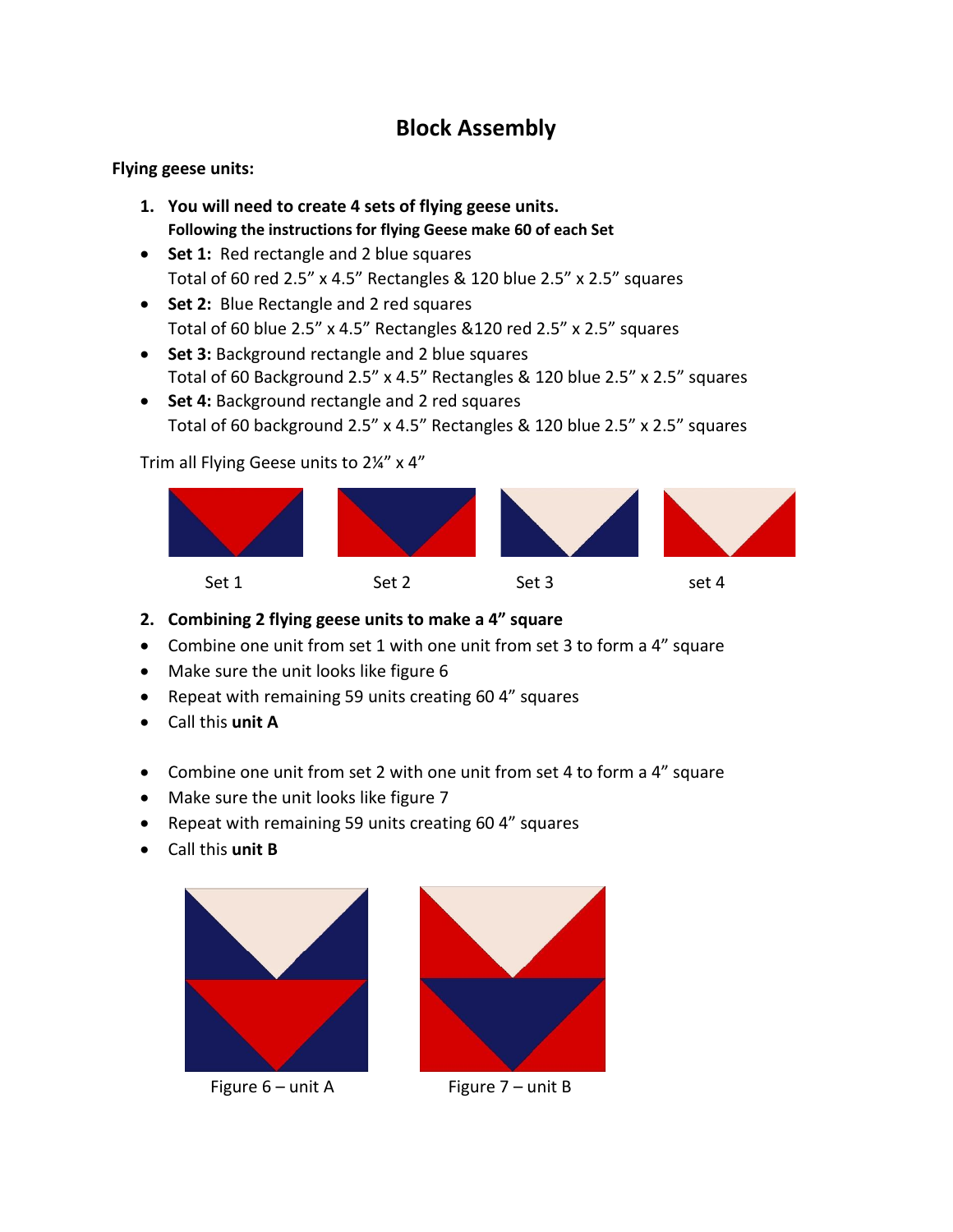#### **Block Assembly:**

There are only two different Blocks. Each block is a simple 9 patch & is constructed in the same way. Block A is the Blue color Wave and Block B is the Red Color Wave. You will create 15 of each color wave.

Each Block should measure 11" unfinished

#### **Block A: Blue** Make 15

- Using 1 4" center square
- 4 Flying Geese Unit A above 4" squares
- 4 Background 4" squares
- Layout as shown in Figure 8

#### **Block B: Red** Make 15

- Using 1 4" center square
- 4 Flying Geese Unit B above 4" squares
- 4 Background 4" squares
- Layout as shown in Figure 8



#### **To Construct the block:**

- Sew the blocks in each row together to form a 3 block strip, being careful to note orientation of the A & B units
- Press seams to one side. Press rows 1 & 3 to the left and row 2 to the right as this will allow the rows to nest nicely.
- Once all 3 rows are completed, sew rows together as below, making certain to line up the seams.
	- o attach row 2 to row 1
	- o attach row 3 to the row 1 & 2 unit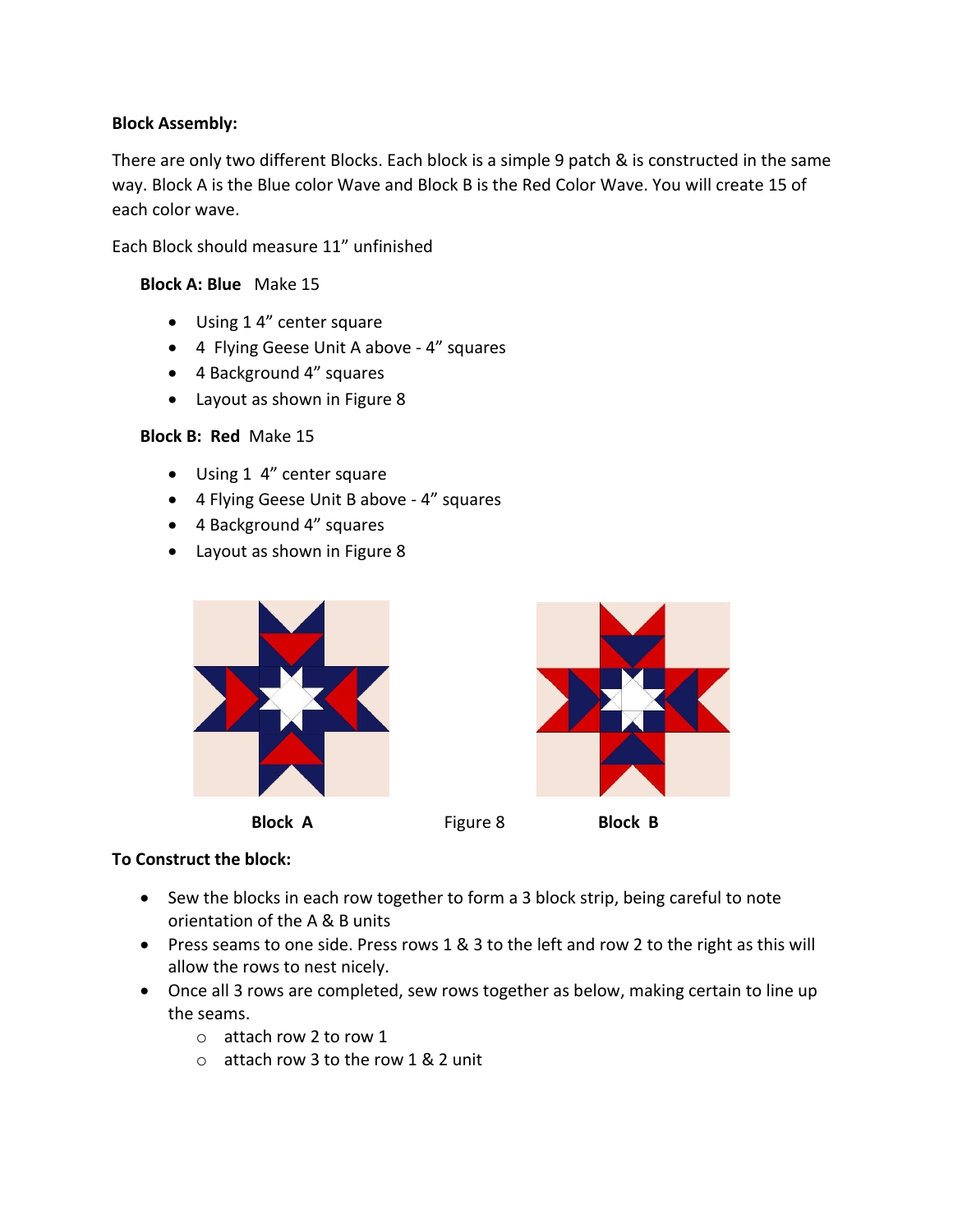# **Quilt Assembly**

## **Quilt Layout:**

Lay out Quilt, alternating blocks A & B as shown below.

- Sew the blocks in each row together to form a 5 block strip.
- Make certain that half the rows begin with block A and the others with block B
- Sew rows together making certain to alternate rows that start with bock A and block B

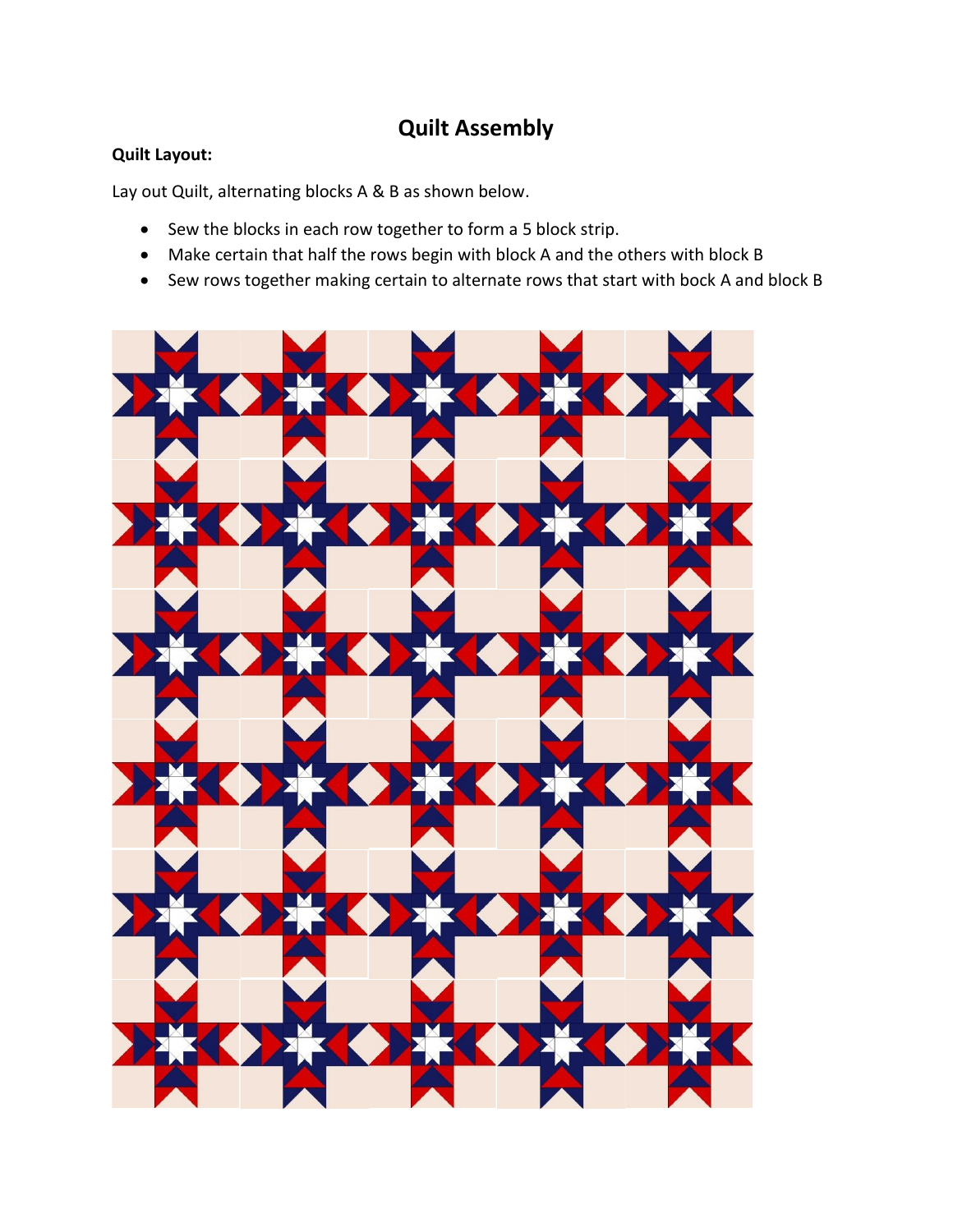# **Adding Borders**

#### **Border 1: Navy Blue**

- Sew all 8 1½" strips together to form a long strip
- Cut side borders to 67"
- Sew on side borders
- Cut top and bottom border to 57"
- Sew on top and bottom

It is important this border is the correct size as the next border is pieced & it will need to fit this measurement.

## **Border 2: Background and Red**

- Start with 23 4¼" squares each of the red and background fabrics
- Following instructions for 8 at a time Half Square Triangles (HST) make 23 HST units
- This will yield 184  $1\frac{1}{2}$ " squares you will use only 176 of them
- Trim all squares to  $1\frac{1}{2}$ "

**Important** – Note the directional change in the HSTs at the midpoint of each border and the triangle that is formed as a result at the midpoint. See Figure 9

- For side borders join 48 HST blocks together to measure 69%"
- Attach side borders

**Important** – Note the directional change in the HSTs at the midpoint of each border and the triangle that is formed as a result at the midpoint. See Figure 9

- For top and bottom border join 40 HST together to measure 61%"
- Attach two red  $1\frac{1}{2}$ " squares to the ends of each of the top and bottom borders
- Attach top and bottom borders



 **Figure 9**

## **Border 3: Navy Blue**

- Sew all 8 4 1/<sub>2</sub>" strips together to form one long strip
- Cut side borders to 72"
- Sew on side borders
- Cut top and bottom border to 69"
- Sew to top and bottom